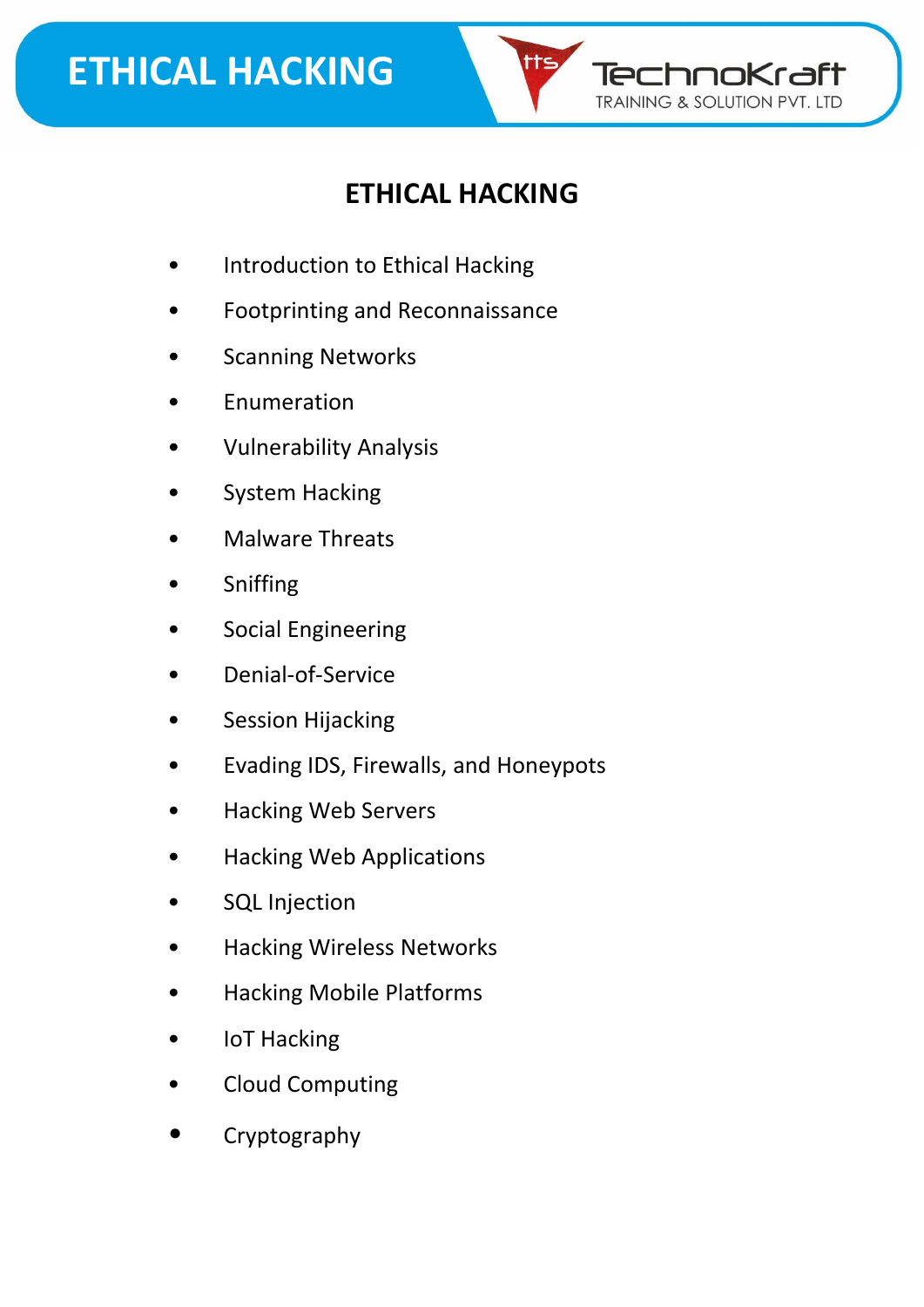### **ETHICAL HACKING**



#### **THINGS YOU WILL LEARN**

- 1. Key issues plaguing the information security world, incident management process, and penetration testing.
- 2. Various types of footprinting, footprinting tools, and countermeasures.
- 3. Network scanning techniques and scanning countermeasures.
- 4. Enumeration techniques and enumeration countermeasures.
- 5. System hacking methodology, steganography, steganalysis attacks, and covering tracks.
- 6. Different types of Trojans, Trojan analysis, and Trojan countermeasures.
- 7. Working of viruses, virus analysis, computer worms, malware analysis procedure, and countermeasures.
- 8. Packet sniffing techniques and how to defend against sniffing.
- 9. Social Engineering techniques, identify theft, and social engineering countermeasures.
- 10. 10. DoS/DDoS attack techniques, botnets, DDoS attack tools, and DoS/DDoS countermeasures.
- 11. Session hijacking techniques and countermeasures.
- 12. Different types of webserver attacks, attack methodology, and countermeasures.
- 13. Different types of web application attacks, web application hacking methodology, and countermeasures.
- 14. SQL injection attacks and injection detection tools.
- 15. Wireless Encryption, wireless hacking methodology, wireless hacking tools, and Wi-Fi security tools.
- 16. Mobile platform attack vector, android vulnerabilities, mobile security guidelines, and tools.
- 17. Firewall, IDS and honeypot evasion techniques, evasion tools, and countermeasures.
- 18. Various cloud computing concepts, threats, attacks, and security techniques and tools.
- 19. Different types of cryptography ciphers, Public Key Infrastructure (PKI), cryptography attacks, and cryptanalysis tools.
- 20. Various types of penetration testing, security audit, vulnerability assessment, and penetration testing roadmap.
- 21. Perform vulnerability analysis to identify security loopholes in the target organization's network, communication infrastructure, and end systems.
- 22. Different threats to IoT platforms and learn how to defend IoT devices securely.